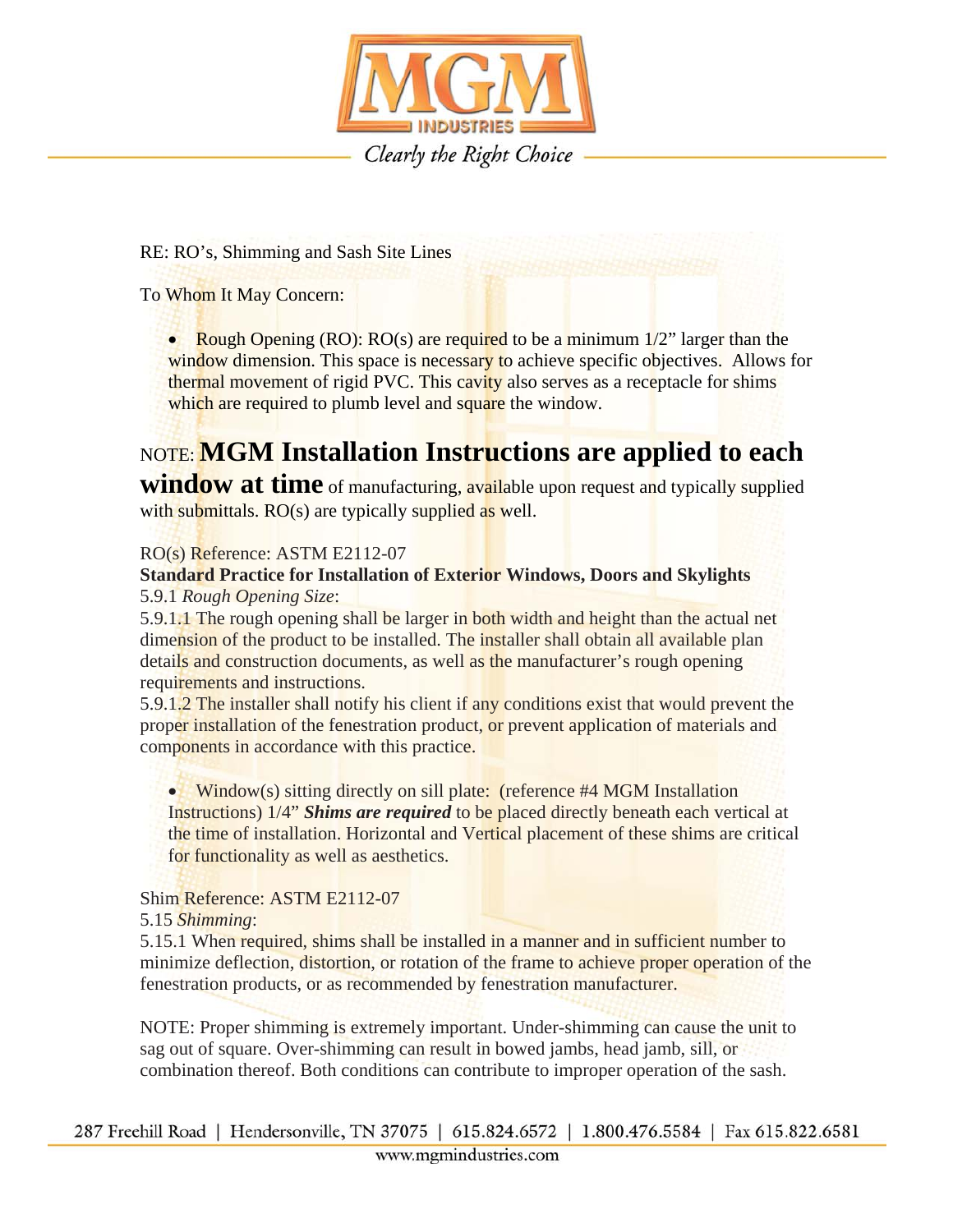

• Sash site line(s) margins (#6, 7 and 8 MGM Installation Instructions). Lateral wood shims need to be installed at mid span as to plumb the jamb. 1/4" Setting shims are used to lift the window sill off the sill plate and need to impermeable. Thermal movement is expansion and contraction that occurs seasonally and/or while new buildings dry out. King and jack stud transfers upper weights to the sill plates, the window sill plate will most likely crown. Window sill(s) found to be sitting directly on the sill plate will deform during this movement.

Reference: ASTM E2112-07 TABLE 4 Unit Shimming Tolerance ± inches from Nominal

Products shall not be racked more than  $1/8$ " out of square for dimensions up to 4 ft or more than 3/16" for dimensions greater than 4 ft.

|                                                                | in./ft | in. Over 4 ft | in., max  | Method of               |
|----------------------------------------------------------------|--------|---------------|-----------|-------------------------|
| Measure                                                        |        |               |           |                         |
|                                                                |        |               |           |                         |
| Level                                                          |        |               |           |                         |
| horizontal measure<br>or tape                                  | 1/32"  | $1/8$ "       | $1/8$ "   | level and steel rule    |
| Plumb                                                          |        |               |           |                         |
| vertical measure                                               | 1/32"  | $1/8$ "       | $1/8$ "   | level or plumb-line and |
| steel rule or tape                                             |        |               |           |                         |
| <b>True/Rack</b>                                               | 1/32"  | $1/8$ "       | 3/16"     | using two strings       |
| across corners                                                 |        |               |           |                         |
| Straight                                                       |        |               |           |                         |
| measure of                                                     |        |               |           |                         |
| straightness                                                   | 1/64"  | $1/16$ "      | $1/16$ "  | level or plumb-line and |
| steel rule or tape                                             |        |               |           |                         |
| Squareness                                                     |        |               |           |                         |
| diagonal measure                                               | n/a    | n/a           | $A_{i,j}$ | steel rule or           |
| tape                                                           |        |               |           |                         |
|                                                                |        |               |           |                         |
| A 1/8" up to 20 ft <sup>2</sup> , 1/4" over 20 ft <sup>2</sup> |        |               |           |                         |